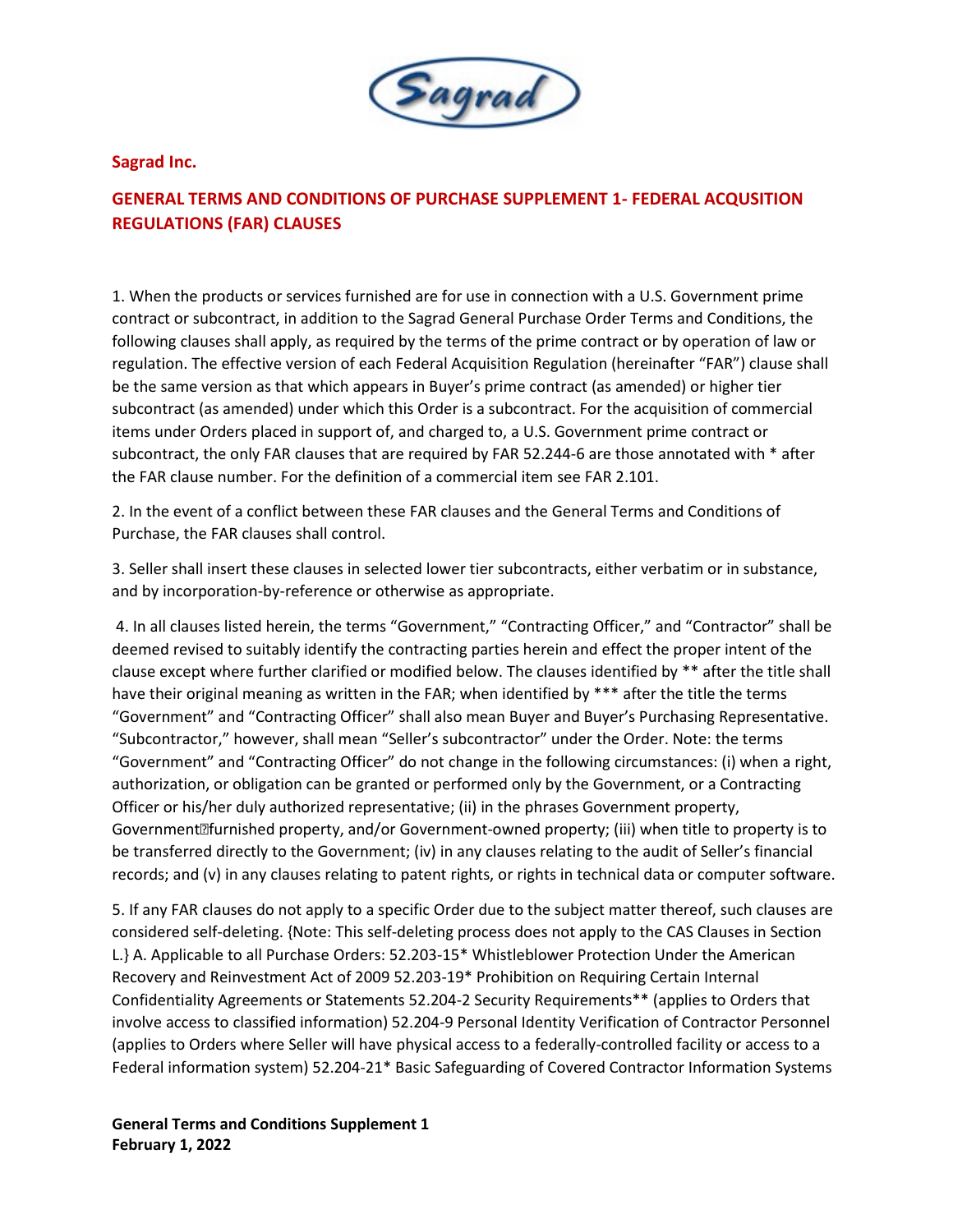

(applies to Orders if Seller may have Federal contract information residing in or transitioning through its information system; inapplicable to Orders for commercially available off-the-shelf items

52.204-23\* Prohibition on Contracting for Hardware, Software, and Services Developed or Provided by Kaspersky Lab and Other Covered Entities

52.204-25\* Prohibition on Contracting for Certain Telecommunications and Video Surveillance Services or Equipment

52.208-8 Required Sources for Helium and Helium Usage Data (only applies to Orders that involve a major helium requirement)

52.211-5 Material Requirements (only applies to non-commercial items)

52.211-15 Defense Priority and Allocation Requirements (applies to rated Orders)

52.212-5 Contract Terms Required to Implement Executive Orders – Commercial Items

52.222-21\* Prohibition of Segregated Facilities

52.222-22 Previous Contracts and Compliance Reports

52.222-26\* Equal Opportunity

52.222-41 Service Contract Act Labor Standards

52.222-50\* Combating Trafficking in Persons (include Alternate I if it is included in the prime contract)

52.222-51 Exemption from Application of the Service Contract Act to Contracts for Maintenance, Calibration, or Repair of Certain Equipment - Requirements

52.222-53 Exemption from Application of the Service Contract Act to Contracts for Certain Services – Requirements

52.222-54 Employment Eligibility Verification (applies if Order exceeds the micro-purchase threshold and includes work performed in the US)

52.222-55\* Minimum Wages Under Executive Order 13658 (applies if Order is subject to the Service Contract Act Standards statute or Wage Rate Requirements statute, and the work is performed in whole or in part in the US)

52.222-62\* Paid Sick Leave under Executive Order 13706 52.223-3 Hazardous Material Identification and Material Safety Data (only applies to Orders that require the delivery of hazardous materials)

52.223-7 Notice of Radioactive Materials\*\*\* (at paragraph (a), insert 30 calendar days)

52.223-18 Encouraging Contractor Policies to Ban Text Messaging While Driving (applies if Order exceeds the micro-purchase threshold)

52.224-3\* Privacy Training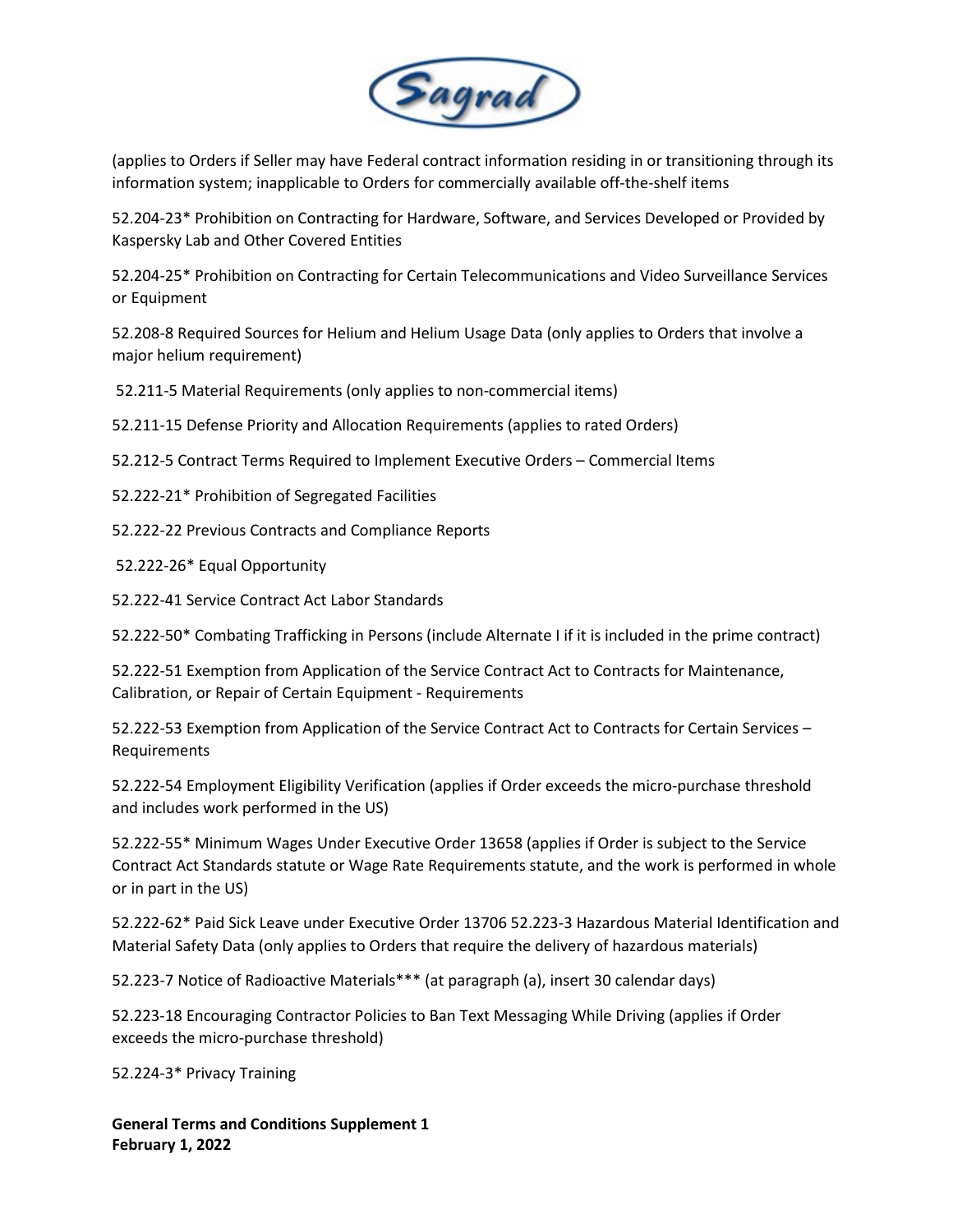

52.225-1 Buy American Act – Supplies 52.225-8 Duty-Free Entry

52.225-13 Restrictions on Certain Foreign Purchases\*\*

52.225-26\* Contractors Performing Private Security Functions Outside the United States (as applicable in accordance with paragraph (f)

52.227-3 Patent Indemnity\*\*\*

52.227-9 Refund of Royalties (applies if royalties reported during the negotiation of the Order exceed \$250)

52.227-10 Filing of Patent Applications – Classified Subject Matter\*\*

52.227-11 Patent Rights – Ownership by the Contractor\*\* (applies to Orders for experimental, developmental, or research work performed by a small business concern or domestic non<sup>m</sup> profit organization; reports required by this clause shall be filed with the agency identified by the Buyer's Procurement Representative on the face of this Order)

52.227-14 Rights in Data – General (does not apply if DFARS

252.227-7013 applies; certain other exceptions apply – e.g., work is to be performed outside the U.S.)

52.228-3 Worker's Compensation Insurance (Defense Base Act)

52.228-4 Workers Compensation and War-Hazard Insurance Overseas

52.228-5 Insurance – Work on a Government Installation

52.232-40\* Providing Accelerated Payments to Small Business Subcontractors (does not apply if Buyer does not receive accelerated payments under the Prime Contract)

52.234-1 Industrial Resources Developed Under Title III, Defense Production Act

52.242-15 Stop Work Order (the words "ninety (90) days" are changed to "one hundred (100) days" and the words "thirty (30) days" are changed to "twenty (20) days" whenever they appear; if the Stop Work Order is issued based on a bid protest, the 100-day period may be extended by Buyer until the protest is resolved; and any equitable adjustment is subject to Buyer's recovery from the Government)

52.244-6\* Subcontracts for Commercial Items (including all FAR clauses listed therein)

52.245-1 Government Property ("Contracting Officer" means "Buyer" except in the definition of Property Administrator and in paragraph (h)(1)(iii) where it is unchanged, and in paragraphs (c) and (h)(4) where it includes "Buyer"; "Government" is unchanged in the phrases "Government property" and "Government furnished property" and where elsewhere used except in paragraph (d)(1) where it means "Buyer" and except in paragraphs (d)(2) and (g) where it means "Government and Buyer"; the following is added as paragraph (n): "Seller shall immediately notify Buyer in writing if the Government or other customer (i) revokes its assumption of loss under any direct contracts with Seller or (ii) makes a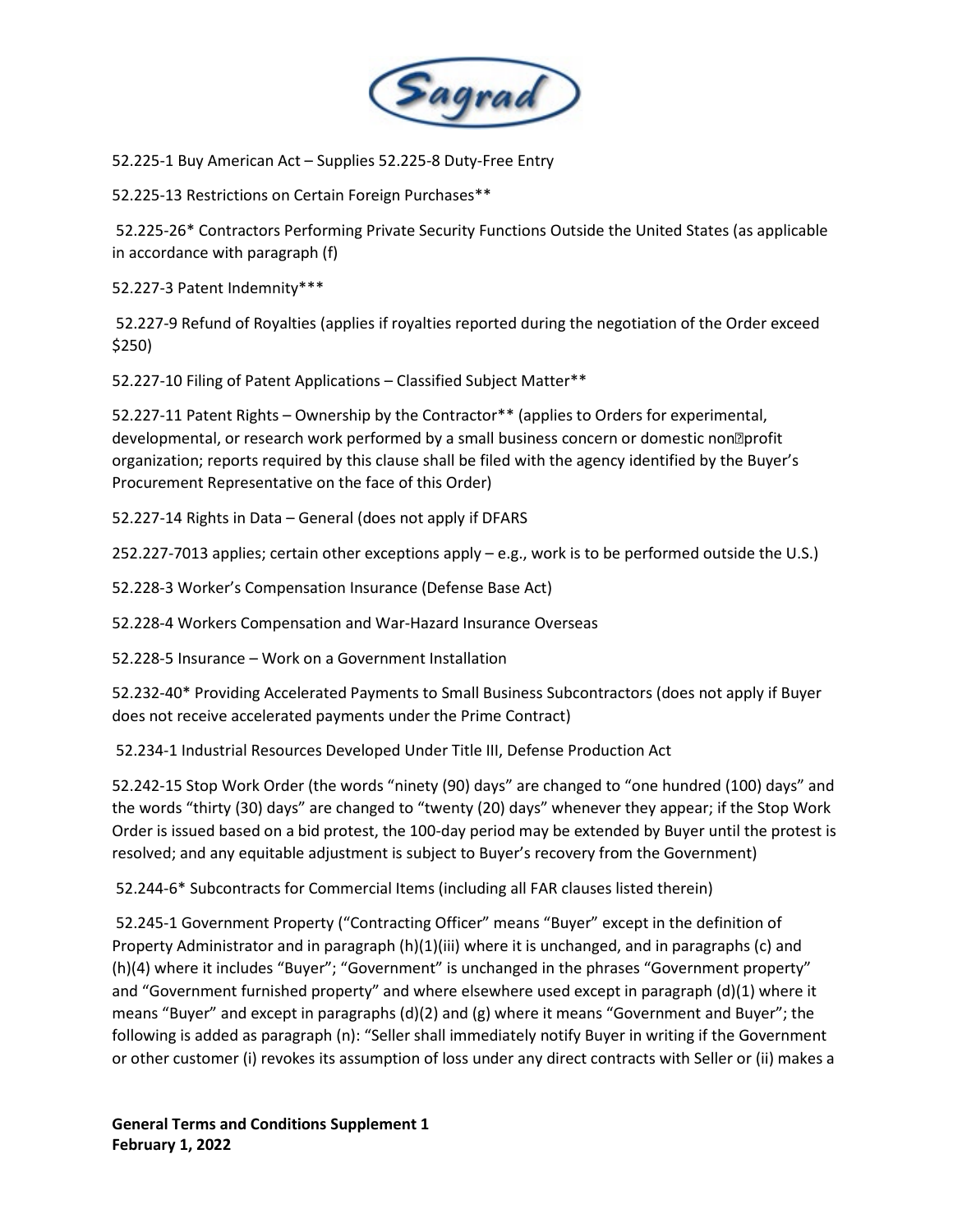

determination that Seller's property management practices are inadequate, and/or present an undue risk, or that Seller has failed to take corrective action when required")

52.245-2 Government Property Installation Operation Services ("Government" means "Government" and/or "Buyer" except in the phrase "Government property")

52.245-9 Use and Changes ("Government" means "Government" and/or "Buyer" except in the phrase "Government property", only applies when 52.245-1 is applicable)

52.247-63 Preference for U.S.- Flag Air Carriers (applicable to Orders that may involve international air transportation)

52.247-64\* Preference for Privately Owned U.S.-Flag Commercial Vessels

52.249-2 Termination for Convenience of the Government (Fixed Price) ("Government" means "Government or Buyer" the first time it appears in paragraphs  $(b)(4)$  and  $(b)(6)$ , in all of  $(b)(8)$ , and the second time it appears in (d); in paragraph (n), "Government" means "Government and Buyer"; in paragraph (c), "120" is changed to "60"; in paragraph (d), "15 days" is changed to "30 days" and "45 days" is changed to "60 days"; in paragraph (e), "1 year" is changed to "6 months" and "1-year" is changed to "6-month"; paragraph (j) is deleted; in paragraph (l), "90 days" is changed to "60 days"; settlements and payments under this clause may be subject to Contracting Officer approval; unless otherwise agreed in writing by Buyer, in no event shall the amount of any reimbursement to Seller exceed the then-current value of the Order) B. Orders Over \$10,000 Shall Also Include the Following:

52.222-40\* Notification of Employee Rights Under the National Labor Relations Act (applies only if the work under the Order will be performed in the US) C. Orders Over \$15,000 Shall Also Include the Following:

52.222-20 Contracts for Materials, Supplies, Articles and Equipment Exceeding \$15,000

52.222-36\* Equal Opportunity for Workers with Disabilities D. Orders Of \$30,000 Or More Shall Also Include the Following:

52.204-10 Reporting Executive Compensation and First-Tier Subcontract Awards (subparagraph (d)(2) does not apply; if Seller meets the thresholds specified in subparagraphs  $(d)(3)$  and  $(g)(2)$  of the clause, Seller shall report the required executive compensation by posting the information to the Government's System for Award Management (SAM) database) E. Orders Of \$150,000 Or More Shall Also Include the Following:

52.203-7 Anti-Kickback Procedures (if Order exceeds \$150,000; subparagraph (c)(1) does not apply)

52.203-12 Limitation on Payments to Influence Certain Federal Transactions\*\* (if Order exceeds \$150,000)

52.203-16 Preventing Personal Conflicts of Interest (if Order exceeds \$150,000)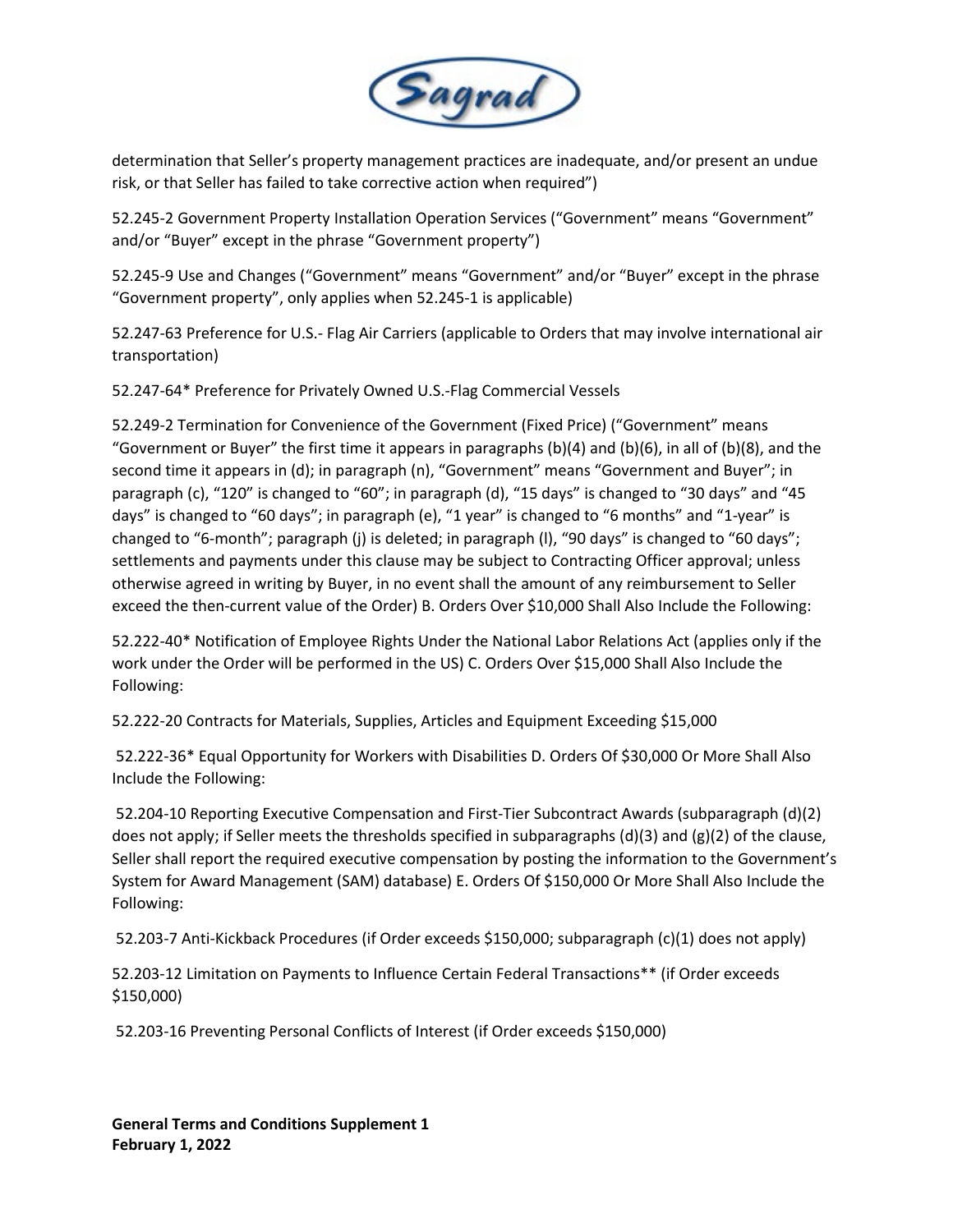

52.222-35\* Equal Opportunity for Veterans (if Order is \$150,000 or more) 52.222-37\* Employment Reports on Veterans (if Order is \$150,000 or more) 52.248-1 Value Engineering (if Order is \$150,000 or more) F. Orders Over the Simplified Acquisition Threshold ("SAT") Shall Also Include the Following:

52.203-3 Gratuities\*\* (the term "agency head" shall mean "Buyer")

52.203-6 Restrictions on Subcontractor Sales to the Government (for commercial items, Alternate I applies)

52.203-10 Price or Fee Adjustment for Illegal or Improper Activity (does not apply to commercial items)

52.203-17 Contractor Employee Whistleblower Rights and Requirement to Inform Employees of Whistleblower Rights

52.215-2 Audit and Records – Negotiation\*\* (applies if Order exceeds threshold for submission of cost or pricing data)

52.215-14 Integrity of Unit Prices (paragraph (b) does not apply; does not apply to construction or architect-engineer services under FAR Part 36, utility services under FAR Part 41, services where supplies are not required, commercial items, and petroleum products)

52.215-23 Limitations on Pass-Through Charges

52.219-8\* Utilization of Small Business Concerns (if the Order, except to small business concerns, exceeds \$750,000, the Seller must include this Clause in lower tier subcontracts that offer subcontract opportunities)

52.222-4 Contract Work Hours and Safety Standards Act – Overtime Compensation (paragraphs (a) through (d) apply only if Order requires employment of laborers or mechanics)

52.222-17 Nondisplacement of Qualified Workers

52.223-99 Ensuring Adequate COVID-19 Safety Protocols for Federal Contractors (OCT 2021) (DEVIATION) (applies to Orders issued at any tier that exceed the SAT on the date of Order award, and are for services, including construction, performed in whole or in part within the United States or its outlying areas)

52.227-1 Authorization and Consent\*\* (applies only if this clause is in the prime contract; use Alternate I for Research and Development Orders for which primary purpose is Research and Development work)

52.227-2 Notice and Assistance Regarding Patent and Copyright Infringement\*\*\*

52.229-3 Federal, State, and Local Taxes

52.229-4 Federal, State, and Local Taxes (State and Local Adjustments)

52.229-6 Taxes – Foreign Fixed-Price Contracts (applies only if the prime contract is to be performed wholly or partly in a foreign country)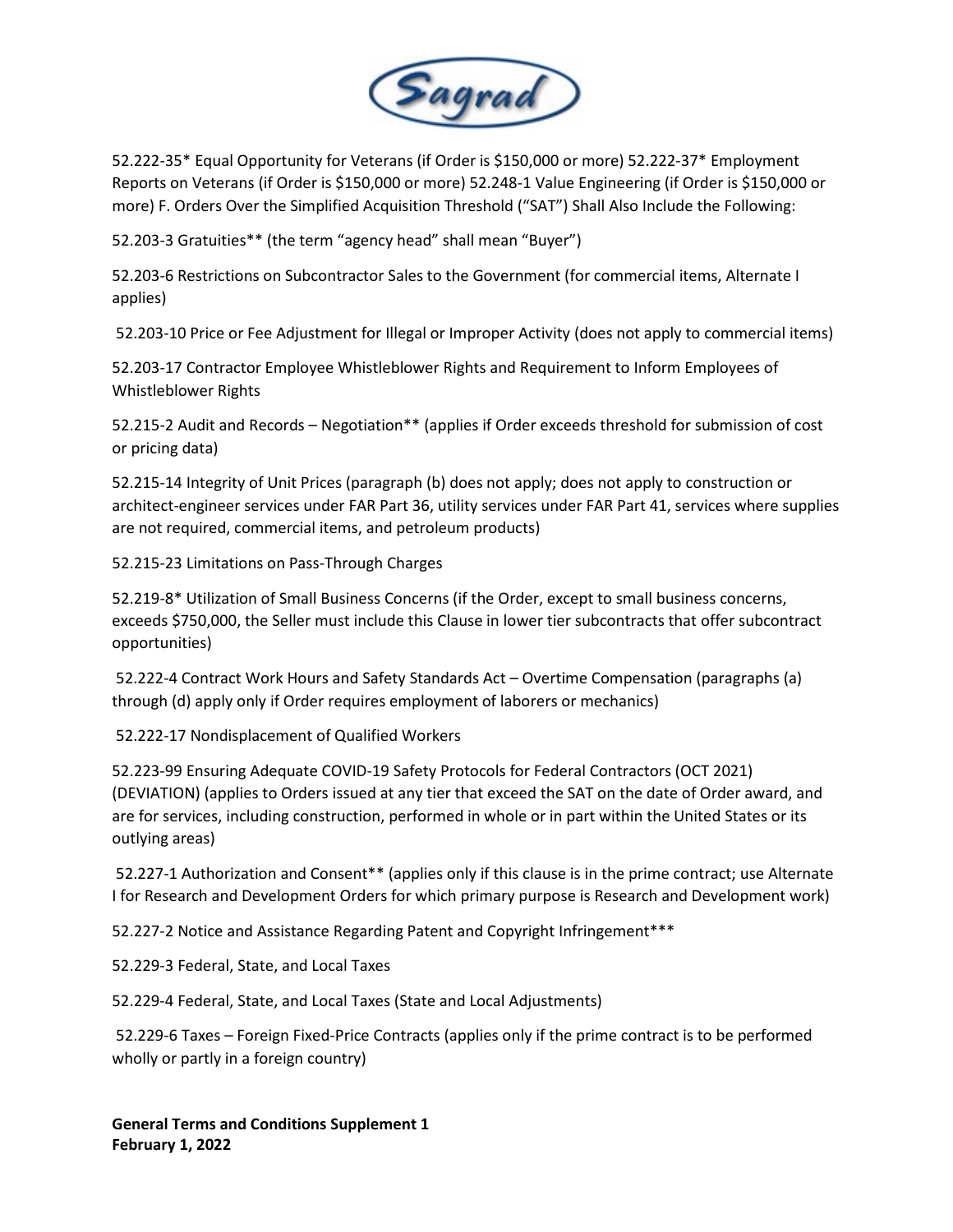

52.229-7 Taxes – Fixed-Price Contracts with Foreign Governments (applies only under a prime contract with a foreign government)

52.229-8 Taxes – Foreign Cost-Reimbursement Contracts (applies only if the prime contract is to be performed wholly or partly in a foreign country)

52.229-9 Taxes – Cost-Reimbursement Contracts with Foreign Governments (applies only under a prime contract with a foreign government)

52.236-13 Accident Prevention

52.244-5 Competition in Subcontracting

52.246-2 Inspection of Supplies – Fixed Price (in paragraphs (b), (c) and (d), "Government" means "Government and Buyer")

52.246-4 Inspection of Services – Fixed Price (same as above)

52.246-7 Inspection of Research and Development – Fixed Price (same as above)

52.246-16 Responsibilities for Supplies

52.246-26 Reporting Nonconforming Items (for electronic parts or items containing electronic parts) G. Orders Over \$750,000 Shall Also Include the Following:

52.219-9 Small Business Subcontracting Plan H. Orders at or above the Applicable Threshold for Obtaining Certified Cost or Pricing Data Shall Also Include the Following:

52.214-26 Audit and Records – Sealed Bidding\*\*

52.214-27 Price Reduction for Defective Cost or Pricing Data – Modifications – Sealed Bidding (in paragraph (d), the term "Contracting Officer" does not change)

52.214-28 Subcontractor Cost or Pricing Data – Modifications – Sealed Bidding (applicable if this Order, when entered into, exceeded the threshold for submission of certified cost or pricing data)

52.215-12 Subcontractor Certified Cost or Pricing Data

52.215-13 Subcontractor Certified Cost or Pricing Data – Modifications

52.215-15 Pension Adjustments and Asset Reversions

52.215-18 Reversion or Adjustment of Plans for Post-Retirement Benefits Other Than Pensions

52.215-19 Notification of Ownership Changes I. Unless Otherwise Exempt, the following Clauses also apply:

52.203-13\* Contractor Code of Business Ethics and Conduct (applies to Orders exceeding \$5,500,000 with a period of performance greater than 120 days; disclosures under this clause shall be made directly to the Government entities identified in the clause)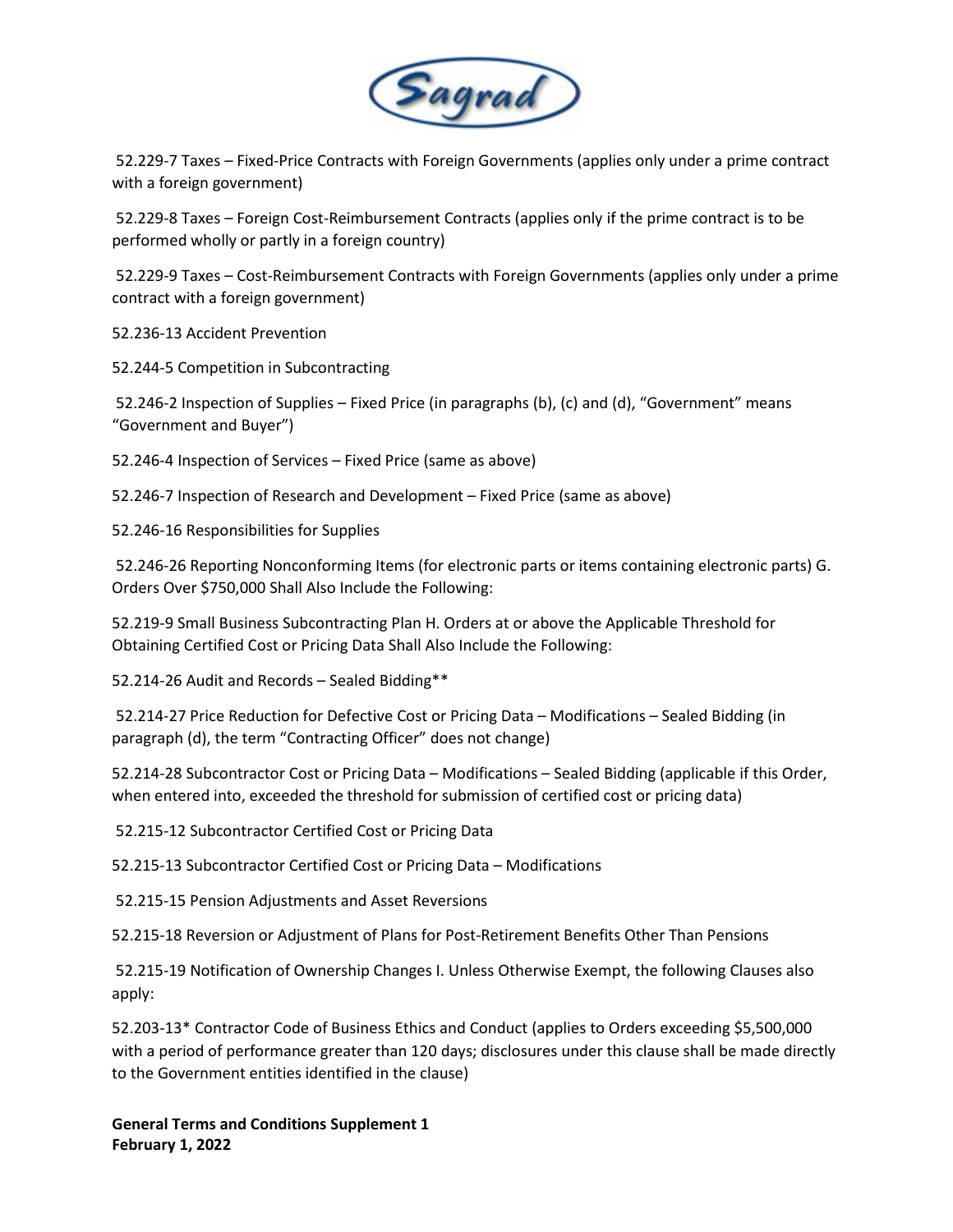

52.203-14 Display of Hotline Posters (applies to Orders exceeding \$5,500,000 except when the contract is (1) for commercial items, or (2) is performed entirely outside the United States)

52.209-6 Protecting Government Interest when Subcontracting with Contractors Debarred, Suspended, or Proposed for Debarment (applies to Orders exceeding \$35,000)

52.215-10 Price Reduction for Defective Certified Cost or Pricing Data (applies if the prime contract was awarded through negotiations and certified cost or pricing data is required; in paragraph (c), the term "Contracting Officer" does not change)

52.215-11 Price Reduction for Defective Certified Cost or Pricing Data – Modifications (applies if certified cost or pricing data is required for the pricing of modifications)

52.222-24 Pre-Award On-site Equal Opportunity Compliance Evaluation (applies to Orders for first<sup>h</sup>tier subcontractors with anticipated value of \$10 million or more)

52.225-19 Contractor Personnel in a Designated Operational Area or Supporting a Diplomatic or Consular Mission Outside the United State

52.227-13 Patent Rights – Ownership By the Government\*\* (applies to Orders for experimental, developmental, or research work where Seller is not located in the United States or does not have a place of business located in the United States or is subject to the control of a foreign government; references to the Government do not change; paragraph (g) is deleted; Seller has all rights and obligations of the Buyer in the clause)

52.234-4 Earned Value Management System (only applies to Orders if Seller is listed in paragraph (g) under the Prime Contract)

J. Applicable to Cost-Reimbursement, Time and Material, or Labor Hour Purchase Orders:

52.232-7 Payments Under Time-and-Materials and Labor-Hour Contracts (the third sentence of paragraph (a)(8) is deleted; in paragraph (f), "120 days" is changed to "60 days" and in paragraph (g)(2), "6 years" is changed to "five years"; paragraph (c) and (i) are deleted) 52.232-20 Limitation of Cost (applies if the Order is fully funded)

52.232-22 Limitation of Funds (applies if the Order is incrementally funded)

52.246-3 Inspection of Supplies – Cost Reimbursement (in paragraphs (b), (c), and (d), "Government" means "Government and Buyer"; in paragraph (e), "Government" means "Government or Buyer"; in paragraph (e), change "60 days" to "120 days," and in paragraph (f), change "6 months" to "12 months")

52.246-5 Inspection of Services – Cost Reimbursement (in paragraphs (b) and (c), "Government" means "Government and Buyer"; in paragraph (d), "Government" means "Government or Buyer")

52.246-6 Inspection – Time-and-Material and Labor-Hours (in paragraphs (b) and (c) "Government" means "Government and Buyer"; in paragraph (d), "Government" means "Government or Buyer")

**General Terms and Conditions Supplement 1 February 1, 2022** 52.249-6 Termination (Cost Reimbursement) (in paragraph (d), substitute "90 days" for "120 days" and "90-day" for "120-day"; in paragraph (f), substitute "180 days" for "1 year"; in paragraph (j), "right of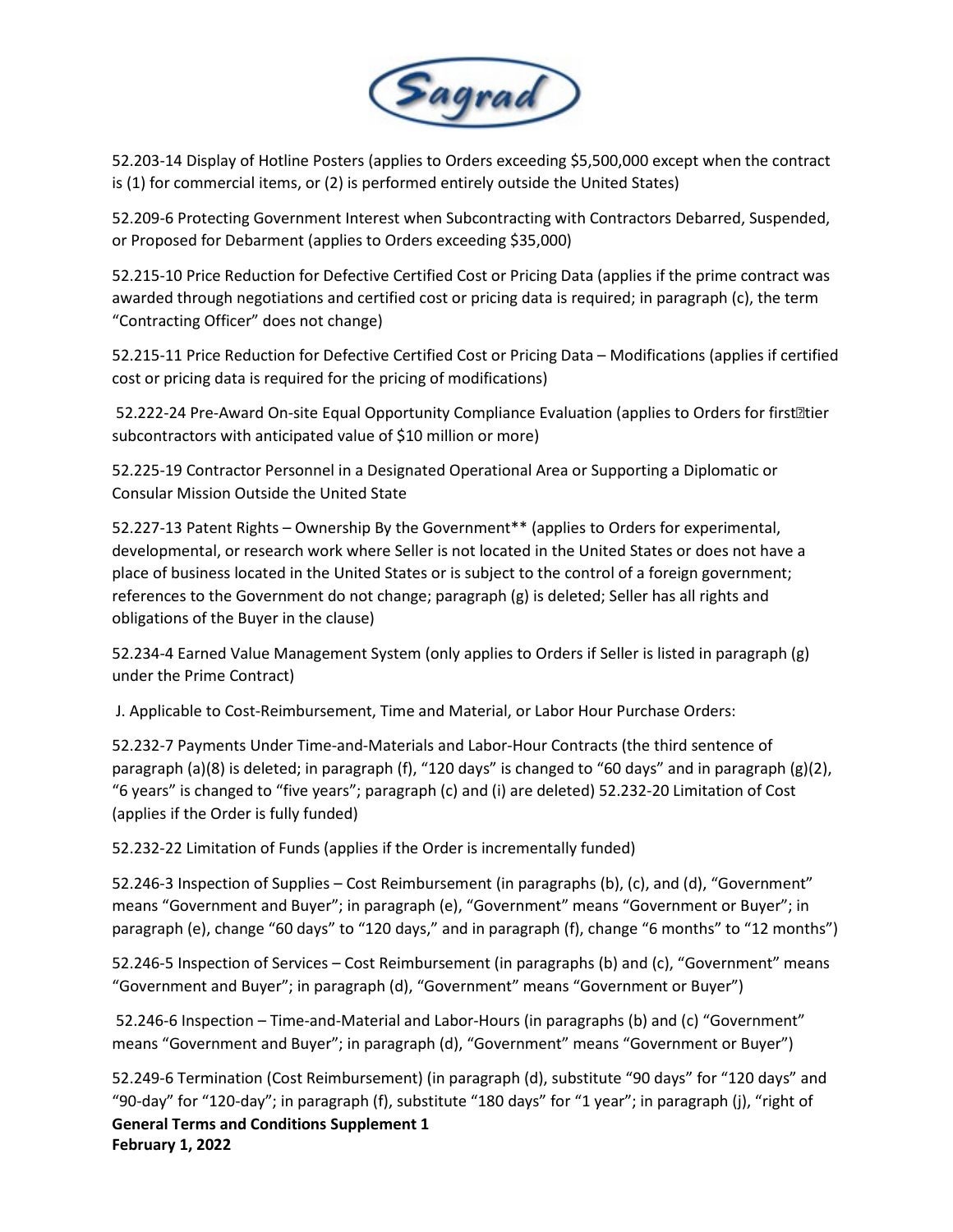

appeal" shall mean the right to proceed under the "Disputes" clause of this Order; settlements and payments under this clause may be subject to the approval of the Contracting Officer; Alternate IV applies if this is a time and material or labor hour Order; unless otherwise agreed in writing by Buyer, in no event shall the amount of any reimbursement to Seller exceed the then-current value of the Order)

## K. Certifications

The Seller, by accepting this Order, hereby certifies compliance with the following clauses and represents that any representations with its offer are current, accurate, and complete as of the date of the offer for the Order:

52.203-11 Certification and Disclosure Regarding Payments to Influence Certain Federal Transactions (applies if Order exceeds \$150,000)

52.209-5 Certification Regarding Responsibility Matters (applies if Order exceeds the SAT)

52.219-1 Small Business Program Representation

## L. Additional Clauses:

Cost Accounting Standards (Applicable unless otherwise exempt): 52.230-2 Cost Accounting Standards (applies only when referenced in Order that full CAS coverage applies; "United States" means "United States or Buyer"; delete paragraph (b) of the clause)

52.230-3 Disclosure and Consistency of Cost Accounting Standards (applies only when referenced in Order that modified CAS coverage applies; "United States" means "United States or Buyer"; delete paragraph (b) of this clause)

52.230-4 Disclosure and Consistency of Cost Accounting Practices -- Foreign Concerns

52.230-5 Cost Accounting Standards -- Educational Institution

52.230-6 Administration of Cost Accounting Standards (applies to Orders if FAR 52.230-2, FAR 52.230-3, FAR 52.230-4 or FAR 52.230-5 applies) Seller shall communicate and otherwise deal directly with the Contracting Officer to the extent practicable and permissible as to all matters relating to Cost Accounting Standards. Seller shall provide Buyer with copies of all communications between Seller and the Contracting Officer respecting FAR 52.230-2 (Cost Accounting Standards) and FAR 52.230-6 (Administration of Cost Accounting Standards), provided Seller shall not be required to disclose to Buyer such communications containing information that is legally privileged and/or proprietary to Seller. In addition to any other remedies provided by law or under this Order, Seller agrees to indemnify and hold Buyer harmless to the full extent of any loss, damage, or expense if Buyer is subject to any liability as the result of a failure of the Seller or its lower-tier subcontractors to comply with the requirements of FAR 52.230- 2, 52.230-3, 52.230-4, 52.230-5 or 52.230-6, as applicable. Paragraph (b) is deleted in each of the foregoing clauses.

M. Truth in Negotiations (Truthful Cost or Pricing Data)